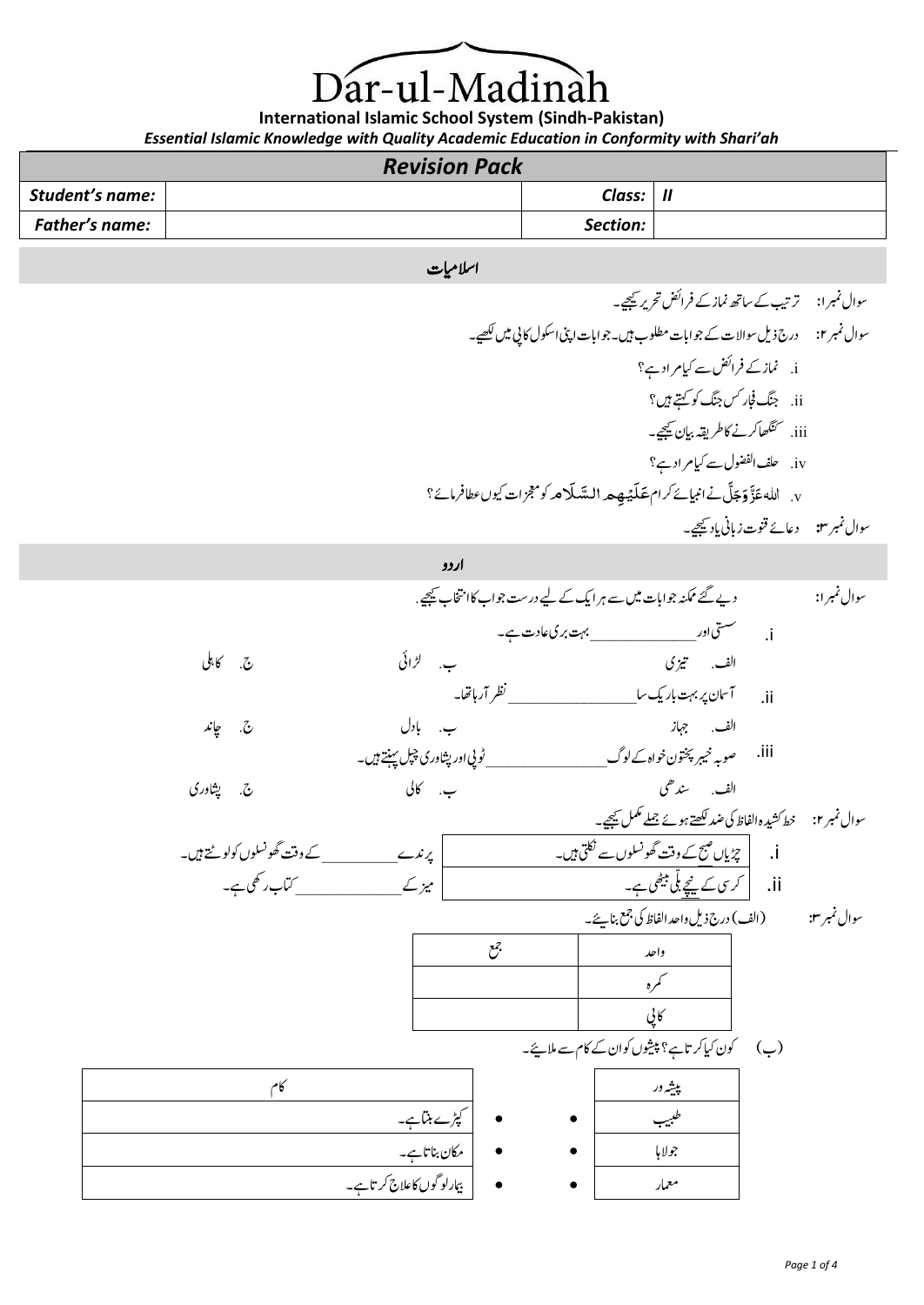|     |       |           |    |                 |                                                             | سوال نمبر ۴:       (الف)لفظي گنتي لکھيے۔                    |  |
|-----|-------|-----------|----|-----------------|-------------------------------------------------------------|-------------------------------------------------------------|--|
|     | 20    | 19        | 18 | 17              | 16                                                          | ہند سوں میں                                                 |  |
|     |       |           |    |                 |                                                             | لفظوں میں                                                   |  |
|     |       |           |    |                 | (ب) آپ بڑے ہو کر کیابنناچاہتے ہیں۔ پانچ <u>جملے لکھ</u> یے۔ |                                                             |  |
|     |       |           |    |                 |                                                             |                                                             |  |
|     |       | منفى جملے |    |                 | مثبت جملے                                                   |                                                             |  |
|     |       |           |    |                 |                                                             | مسجد میں اذان ہو گئی ہے۔<br> <br>  اتّی آٹا گوندھ ربمی ہیں۔ |  |
|     |       |           |    |                 |                                                             |                                                             |  |
|     |       |           |    | <b>English</b>  |                                                             |                                                             |  |
| Q.1 | Words |           |    | <b>Meanings</b> |                                                             |                                                             |  |
|     |       |           |    |                 |                                                             |                                                             |  |

| u.i | vvuus     | IVICUIIIIRJ                                                                       |
|-----|-----------|-----------------------------------------------------------------------------------|
|     | loaf      | bread that is shaped and baked in a single piece and can be sliced for eating     |
|     | miserable | very unhappy                                                                      |
|     | rescue    | to help someone or something out of a dangerous, harmful, or unpleasant situation |
|     | slice     | a part of something                                                               |
|     |           |                                                                                   |

### Q.2 Make sentences using the given words.

| wooden |  |
|--------|--|
| moon   |  |
| lungs  |  |

### Q.3 Tick the correct answer.

- i. What did the mice discuss at the meeting?
	- The best place to stay safe.
	- The cat who was making their lives miserable.
- ii. What was the cat doing?
	- It was sneaking up and catching mice.
	- It was making loud noises.

### Q.4 Write the names in the correct order.

|                                          | froglet       | egg                              | frog | tadpole |  |  |
|------------------------------------------|---------------|----------------------------------|------|---------|--|--|
|                                          |               |                                  |      |         |  |  |
| Q.5                                      | People        | Jobs                             |      |         |  |  |
|                                          | mathematician | a person who writes books        |      |         |  |  |
| a person who checks your teeth<br>writer |               |                                  |      |         |  |  |
|                                          | teacher       | a person who enjoys doing Maths  |      |         |  |  |
|                                          | dentist       | a person who teaches at a school |      |         |  |  |

### Q.6 Fill in the blanks with correct words.

| $\cdots$<br>Wa.<br>$\cdot\cdot\cdot$ |  |  |
|--------------------------------------|--|--|
|                                      |  |  |

• We \_\_\_\_\_\_\_\_\_\_\_\_\_\_\_\_\_ go to buy clothes on Friday.

• I \_\_\_\_\_\_\_\_\_\_\_\_\_\_ be eight years old next year.

- My mother \_\_\_\_\_\_\_\_\_\_\_\_\_\_\_\_\_ cooking last evening.
- The children \_\_\_\_\_\_\_\_\_\_\_\_\_\_\_\_\_ eating in the kitchen yesterday.

## \_\_\_\_\_\_\_\_\_\_\_\_\_\_\_ I open the window?

| Q.7      | Animals | Babies' names |  |  |
|----------|---------|---------------|--|--|
|          | horse   | Foal          |  |  |
| kangaroo |         | Joey          |  |  |
|          | Deer    | Fawn          |  |  |
|          | Lion    | cub           |  |  |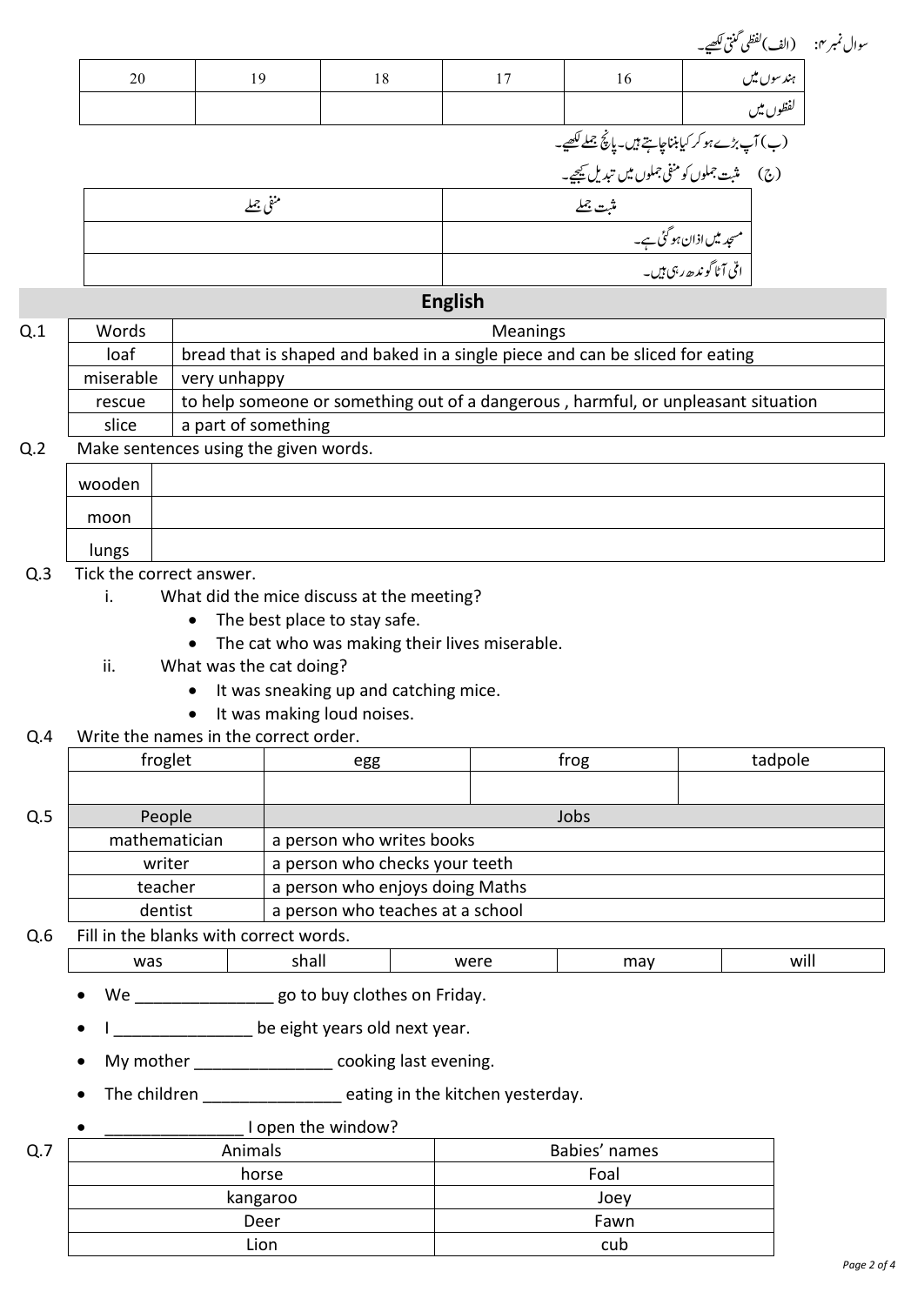## **Mathematics**

- Q.1 Faraz counts 120 flowers sitting in the garden. 89 flowers are plough by gardener. How many flowers are left?
- Q.2 Use the pictures to write one multiplication and one division expression.

ààà



Q.9 Draw a 2 cm straight line segment.